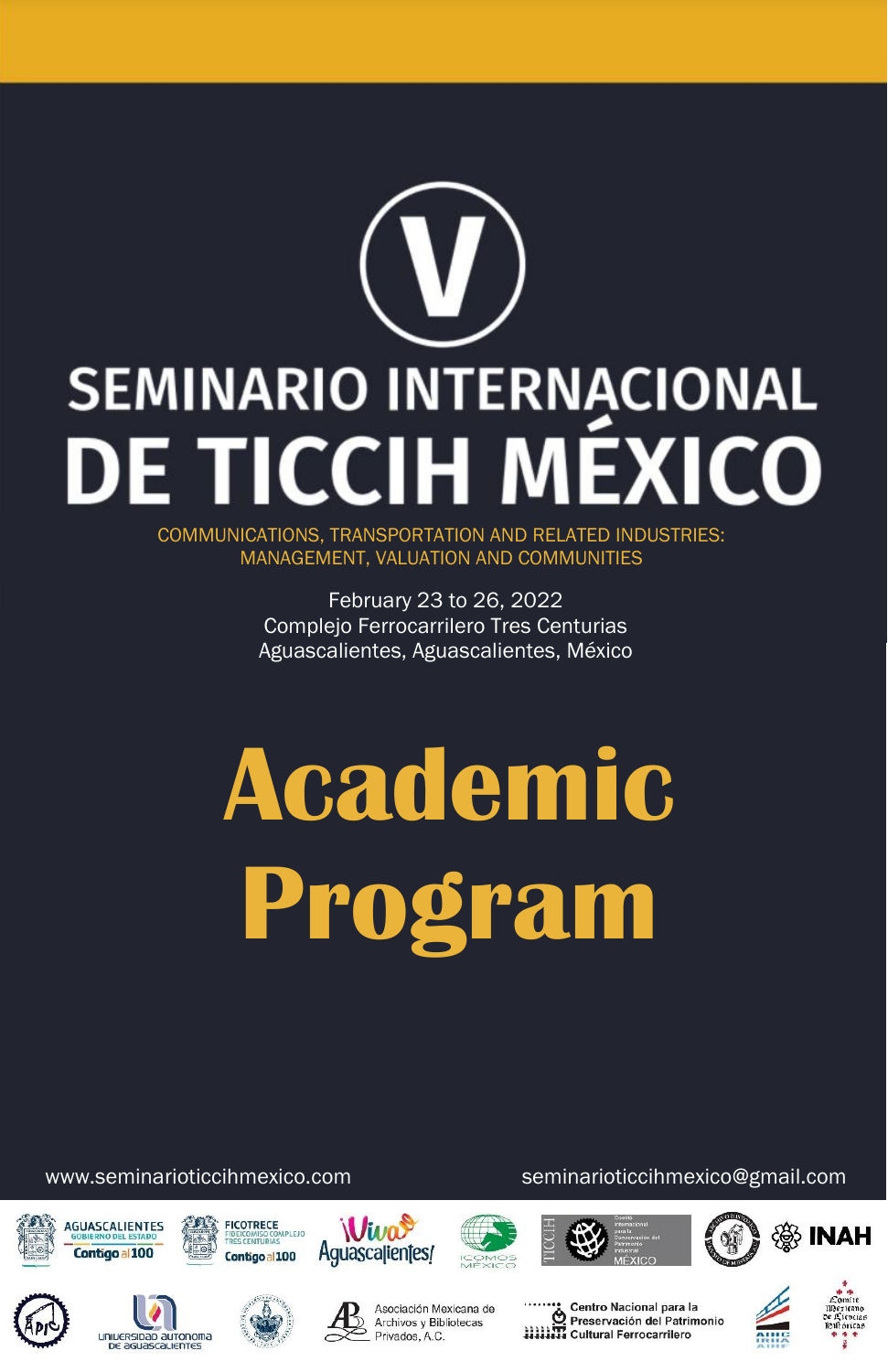# WEDNESDAY, FEBRUARY 23

#### 08:30 Registration

09:00 Inauguration Miles Oglethorpe International President of TICCIH José Luis García Rubalcava President of TICCIH México José Manuel Lopes Cordeiro International Board of Directors of TICCIH Gracia Dorel-Ferré Secretary of the thematic Sections "Housing for workers /Industrial communities" and "Agriculture and Food Production" of TICCIH international Belem Oviedo Gámez National Representative of TICCIH in Mexico

#### 09:30 INAUGURAL CONFERENCE

## *The Legacy of Industrial Heritage. Connecting Nations Across the World* Miles Oglethorpe

President of TICCIH Presents: José Luis García Rubalcava

#### *Table 1.- Connecting a nation*

#### 10:10 CONFERENCE

#### *The Story Told by Railway Heritage, Transferences, Technologies, and New Societies*

#### Gracia Dorel-Ferré

TICCIH France and President of the Industrial heritage Association of Champagne -Ardenne, France (APIC) Presents: Patrick Viaene

10:50 Break

#### 11:10 CONFERENCE

*The impact of railways on the natural and urban landscape: the example of Northern Greece* 

 Olga Deligianni-Theodore Pringopoulos TICCIH Greece Presents: María de la Cruz Ríos Yanes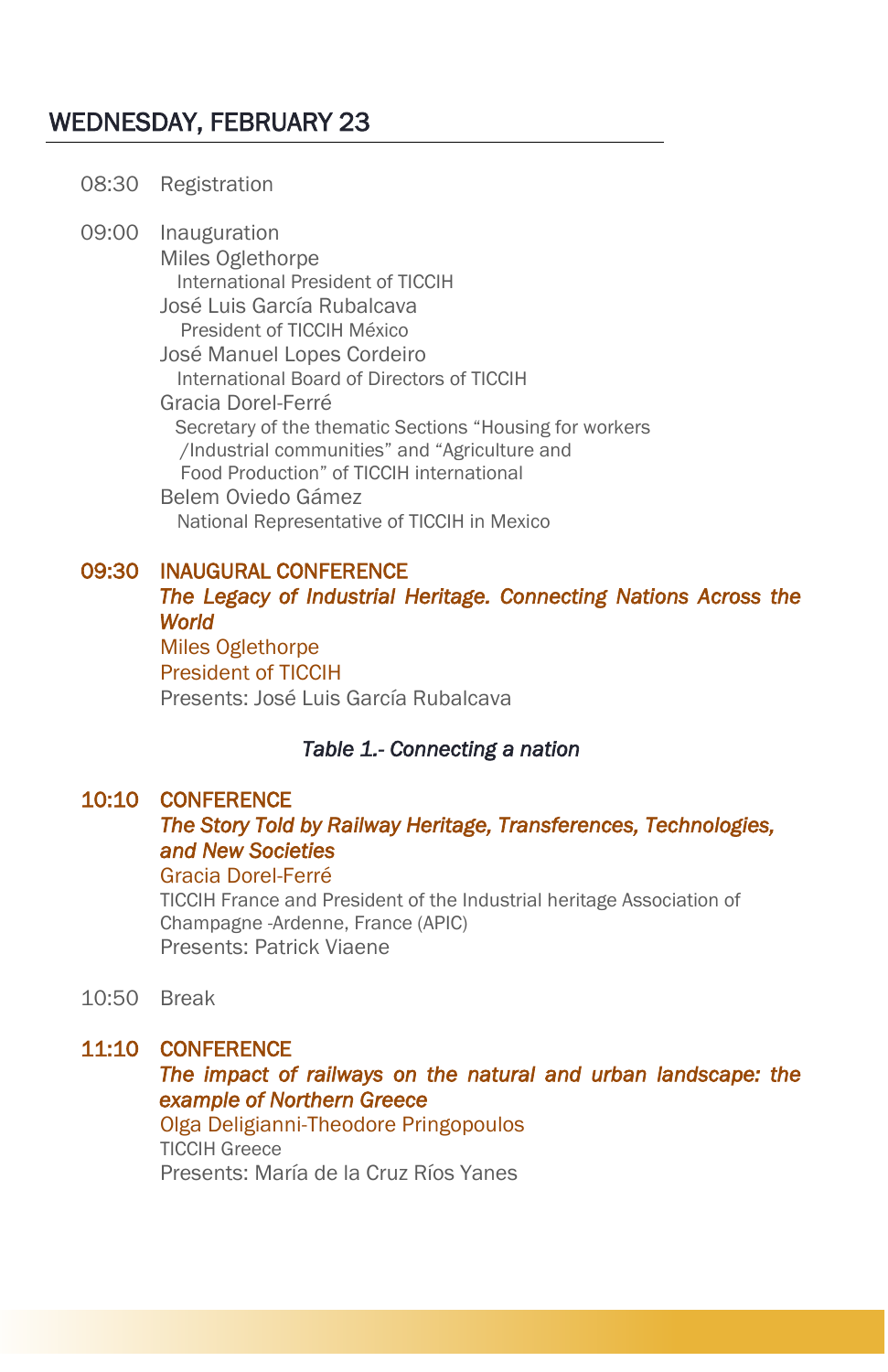Moderator: Laura Yolanda Pacheco Urista

- 11:50 Industry Urban and Social Context and its Development in the Historical District of the Port of Veracruz, México, 1864 to 1910 Gabriel De La Torre Mejía *National Autonomous University of Mexico. Architecture Masters and PhD Programs*
- 12:10 Roads (caminería), Mail and Economic Development Policies in Michoacán, 1824-1854 Ramón Alonso Pérez Escutia *Faculty of History, Universidad Michoacana de San Nicolás de Hidalgo*
- 12:30 Industrialization and Modernization After Railroad Arrival in the City of Manzanillo, Colima, México, in the First Half of the 20th Century Marco Antonio Yañez Ventura *Faculty of Architecture, University of Colima*
- 12:50 Q & A session
- 13:00 Break

Moderator: Luis Antonio Ibáñez González

- 13:15 Santos-Arica Transcontinental and the Consequences of South American Articulation National and International Strategies. Considerations on the 19th and 21st Centuries Taís Schiavon *University of Évora y TPTI Master Erasmus Mundus*
- 13:35 Rural and Urban Streetcars in Yucatán (1876-1920) Ricardo Manuel Wan Moguel *El Colegio de Michoacán and National Network of Cultural Spaces and Railroad Museums*
- 13:55 Q & A session
- 14:10 End of academic session / Lunch on your own

#### 17:00 CONFERENCE

#### *Railway Heritage and Contemporaneity in the 21st Century: Concepts and Interventions*

William Pasuy Arciniegas La Salle University, Bogotá, Colombia Presents: José Manuel Lopes Cordeiro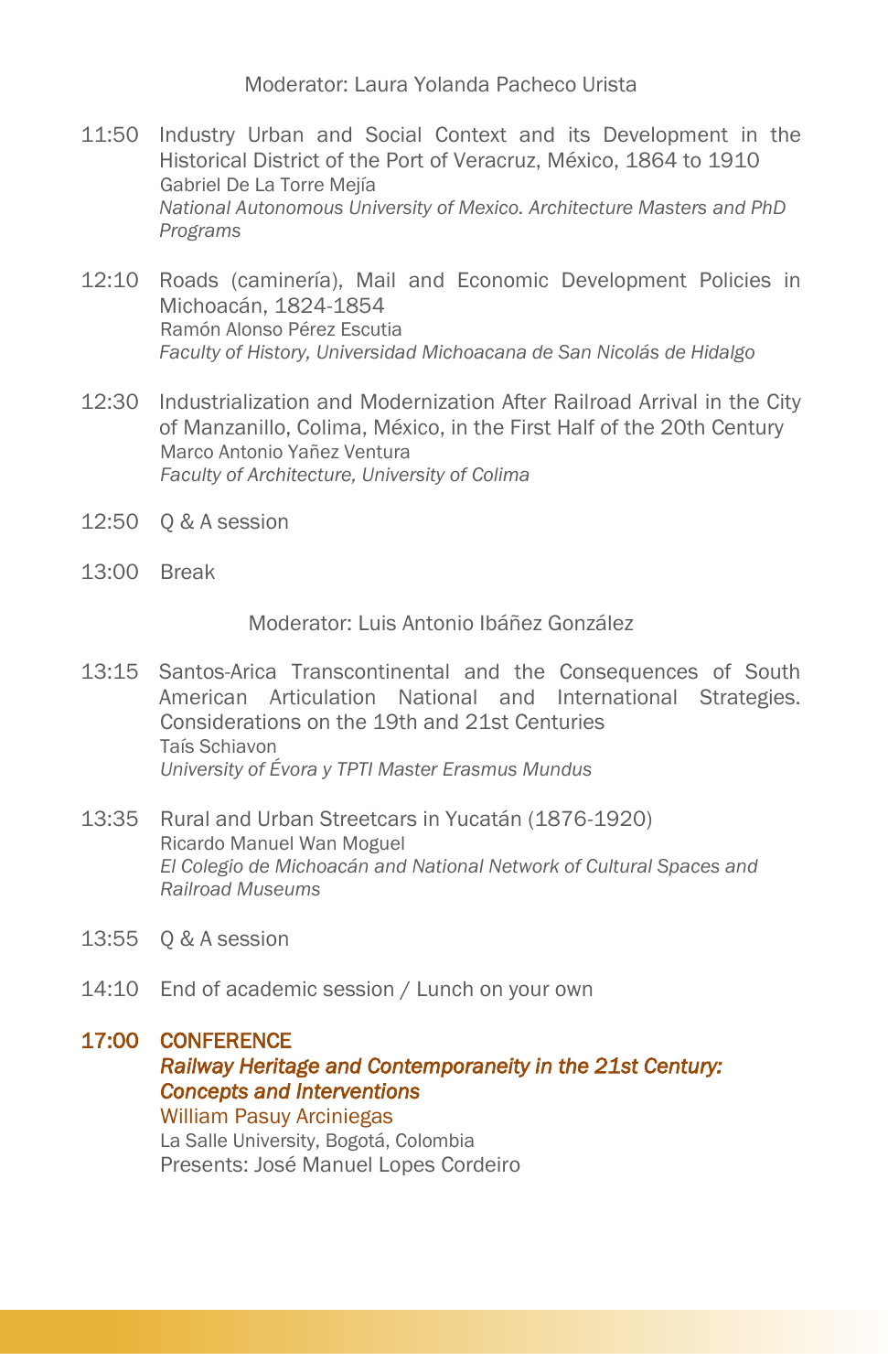Moderator: Lilia Martínez y Torres

- 17:40 Re-articulating and Old Industry: Transportation Systems and Mining Reactivation in Jalisco at the Beginning of the 20th Century Laura Y. Pacheco Urista y Federico de la Torre de la Torre *University of Guadalajara and TICCIH México*
- 18:00 Pachuca's Machine Shop: Workshops, Warehouse and Housing Areas 1906-1990 Javier Ortega Morel *Autonomous University of the State of Hidalgo*
- 18:20 Pachuca's Rail Veins: The Urban and Architectural Heritage of a Deindustrialization Context Luis Antonio Ibáñez González *Historical Archive and Mining Museum, A.C.(AHMMAC) and TICCIH México*
- 18:40 Q & A session
- 18:50 Break

#### 19:00 TICCIH México Books Presentation

Moderator: Belem Oviedo Gámez *AHMMAC and TICCIH México*

Industrial Mining Heritage, New Alternatives for a Great History Presents: Héctor Castanedo Quirarte *Director of INAH Center, Aguascalientes*

Industrial Heritage and the Sea. Reflections on the Maritime Industrial Heritage of México, Central America and the Caribbean, and its Interaction with Production Sites Presents: Jorge Guadalupe Villanueva Clavel  *Historical Monuments Director of INAH Center, Aguascalientes*

Industrial Heritage and Regional Development. Rescue, Valorization, Reutilization and Social participationPresents: Andrés Reyes Rodríguez *Autonomous University of Aguascalientes*

Agro-industrial Heritage. Pathways, Challenges and **Significances** Presents: Luciano Ramírez Hurtado *Autonomous University of Aguascalientes*

20:00 Inauguration of exhibitions and welcoming toast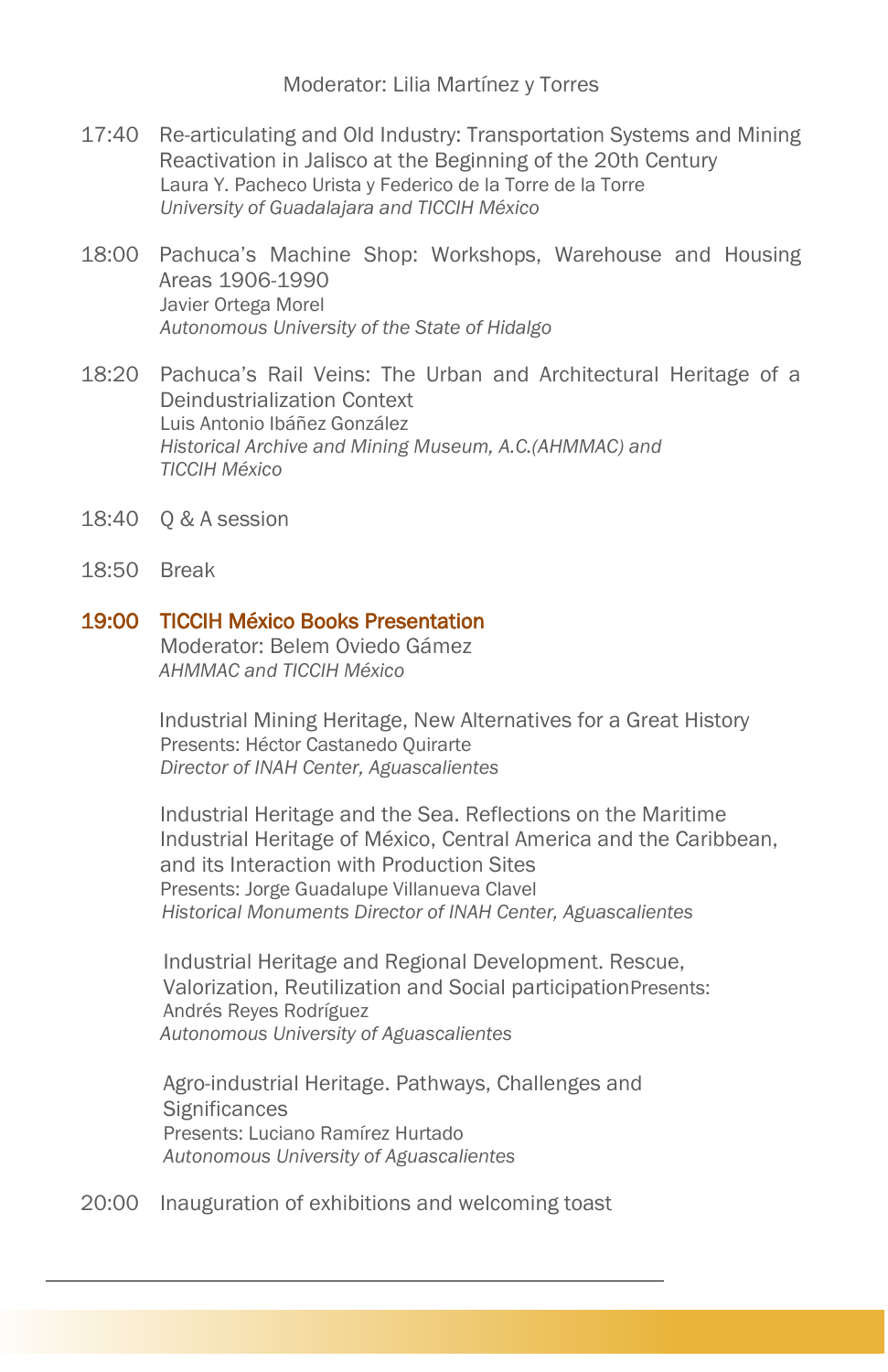#### *Table 2.- Heritage Legacy*

#### 09:00 CONFERENCE *Railway Transportation in the Catalan Pyrenees. Primary Need or Tourism Promotion*  Jaume Matamala i Cura Presents: Marco A. Hernández Badillo

Moderator: Nerina Karen Aguilar Robledo

- 09:40 By Land, Sea, and Air. Archeology and Transportation in the Cartagena-La Unión Mining Ranges (Murcia, Spain) in Contemporary Times Óscar González Vergara *University of Murcia, Spain*
- 10:00 Railroad Itineraries and Cultural Landscapes in the State of Morelos Juan Antonio Siller Camacho *TICCIH México and ICOMOS Mexicano*
- 10:20 Rescuing the Rail System of Salina Cruz, Oaxaca: The Passenger Station and Salt Warehouse. 2018- 2019 Claudia I. Santamaría García *Master's in Historical Monuments Restoration, UNAM*
- 10:40 The Trace of Rail and Maritime Transportation Systems of Yucatán which Supported the Henequen Industry. From the Second Half of the 19th Century Until Today Josefina del Carmen Campos Gutiérrez *Technological Institute of Mérida and ICOMOS Mexicano*
- 11:00 Q & A session
- 11:15 Break

#### 11:30 CONFERENCE The Safeguard of Railway Heritage in Portugal José Manuel Lópes Cordeiro TICCIH Portugal and Universidad do Minho, Braga Presents: Aracely Monroy Pérez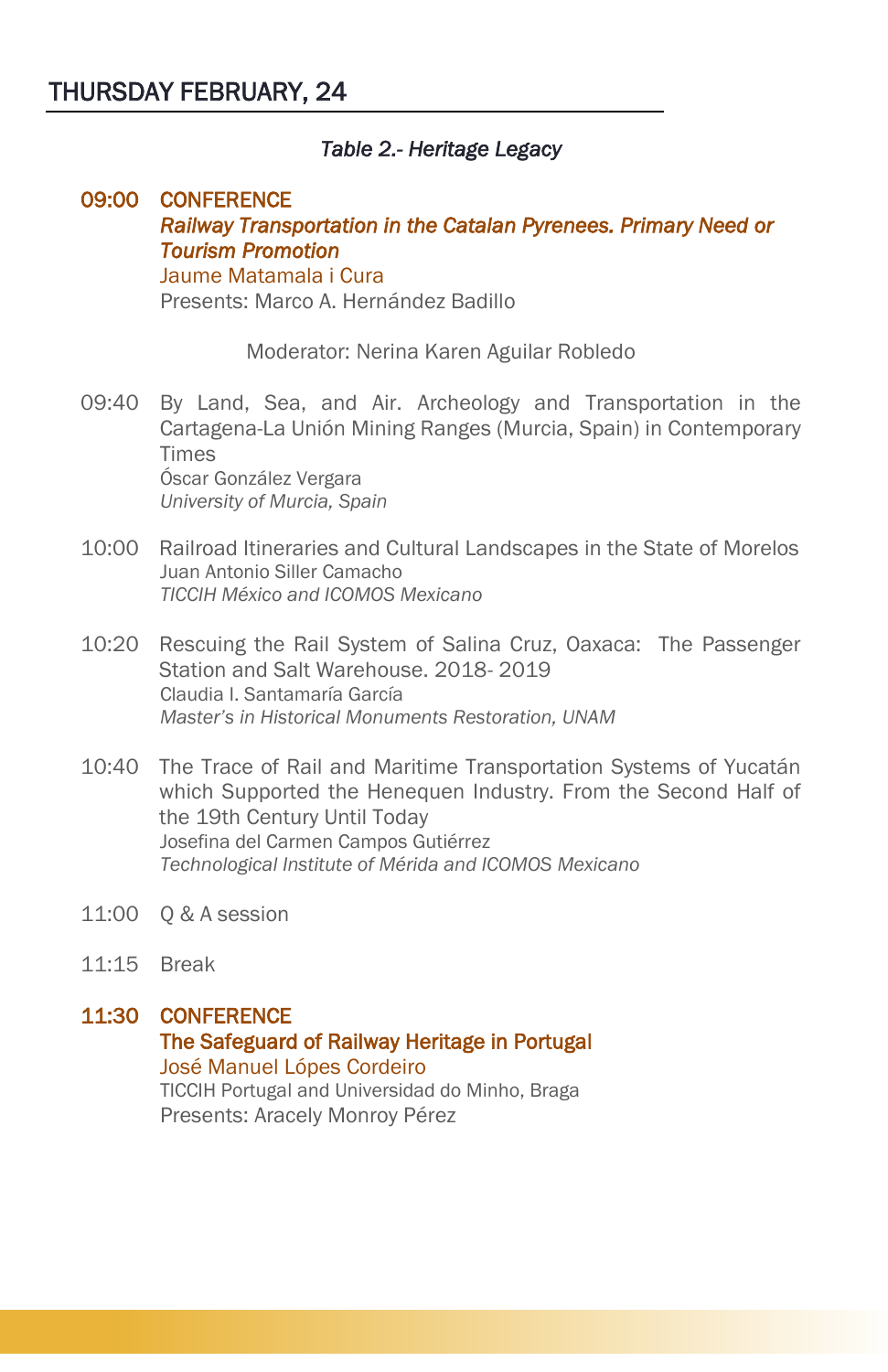Moderator: María de la Cruz Ríos Yanes

- 12:10 The Railway was First… Railroad Spatial Analysis in Monterrey: Crossings, Stations and Switchyards Óscar Abraham Rodríguez Castillo *Capilla Alfonsina University Library of the Autonomous University of Nuevo León*  José Eugenio Lazo Freymann *Humanistic Studies Center of the Autonomous University of Nuevo León*
- 12:30 Mexican Railroads and their Intangible Heritage Pedro T. Molotla Xolalpa *Institute of Architecture, Design and Art of the Autonomous University of Ciudad Juárez (UACJ))*
- 12:50 The roads of San Agustín Tlaxiaca and the Agroindustrial Heritage of the 19th century. Verónica Ortega Ortiz *La Salle University, Pachuca*
- 13:10 Industrial Heritage Cultural and Sustainable Enclave: The Experience of Guadalajara, México 1830-1992 Jorge Alberto Navarro Serrano *University of Guadalajara and TICCIH México* Paz Benito del Pozo *University of León, Spain*
- 13:30 Q & A session
- 13:45 End of academic session / Lunch on your own

#### 16:00 *Cataloguing Workshop*

- Cataloguing general criteria. Juan Antonio Siller - Experiences in the collection, registry, update, and technical and legal defense in México. Juan Antonio Siller

- Progress on the Mexican Industrial Heritage List by TICCIH México; a general Inventory. Belem Oviedo Gámez

- Discussion Forum with a Cataloguing Proposal for Cultural Industrial Heritage in México. Juan Antonio Siller

#### 19:30 *Presentation of Frederick Thierry Palafox's Book:*

Life Goes on Between Rails and Steam. Rail Workers Labor Everyday Life and the Use of Free Time in México Presenters: José Luis García Rubalcava, President of TICCIH México and the autor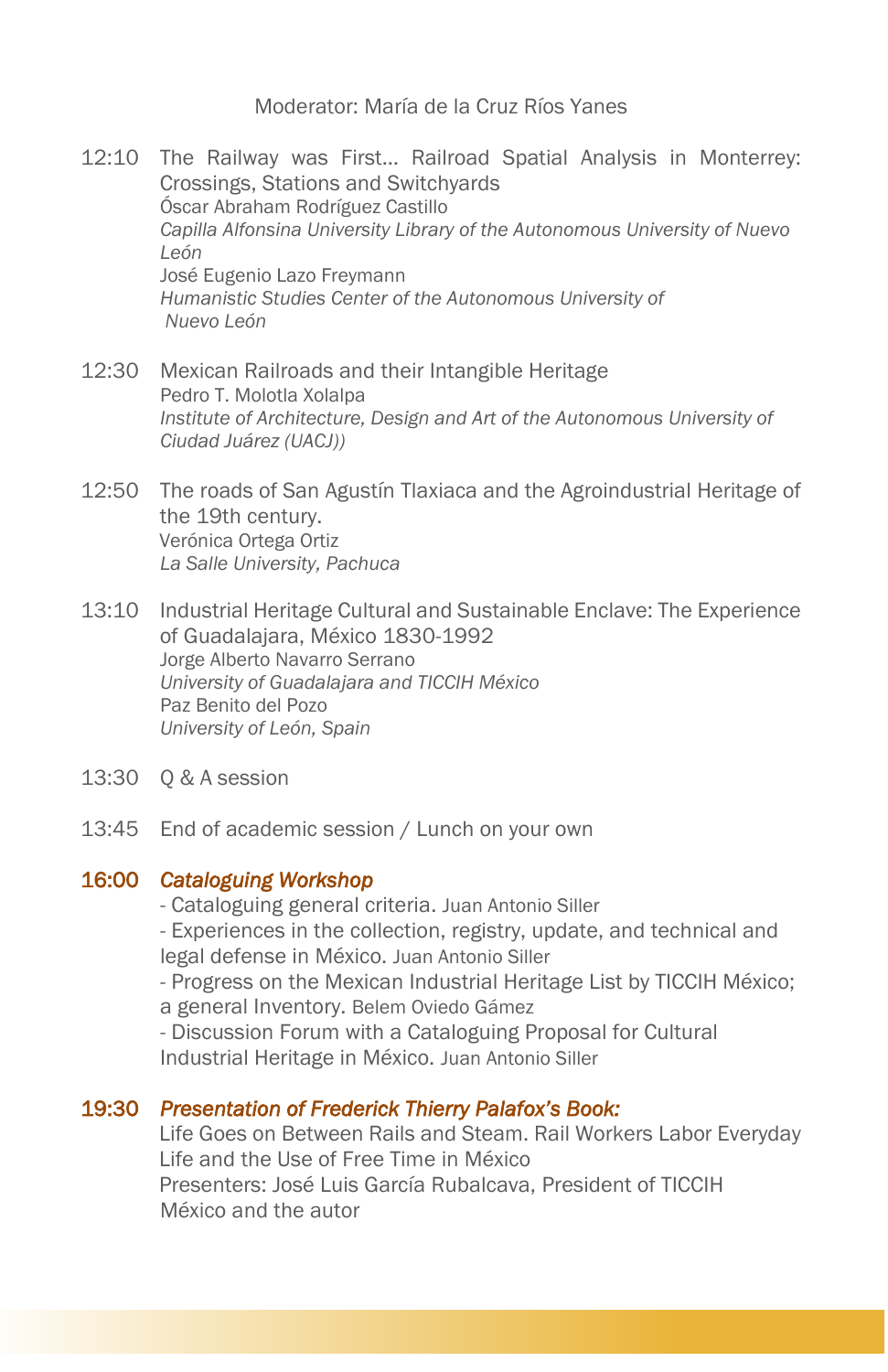# FRIDAY FEBRUARY, 25

#### *Table 2.- Heritage legacy*

#### 09:00 CONFERENCE *The International Association on Railway Transportation History and Heritage: objectives, activities & synergies*  Paul Veron President of IRHA

Presents: Gracia Dorel Ferré

Moderator: Jorge Alberto Navarro Serrano

- 09:40 Conservation and Restoration Proposal for a set of 13 Machines-Tools of the Former Rail Workshop Tool Room in Aguascalientes, Ags. 1915-2021 María Fernanda Diez Sollano Karnstedt *Department of Conservation and Restoration of the Historical Archive of the State of Aguascalientes*
- 10:00 Streetcars Around the Mining District of Pachuca and Real del Monte, 1878-1920 María Elena Sánchez Roldán *Autonomous University of the State of Hidalgo & ICOMOS Mexicano*
- 10:20 The Mexican Railway. A Culinary Scene 1990-1996. Eating at the Station, Platform and During the Trip Lilia Martínez y Torres *TICCIH México*
- 10:40 Q & A session
- 10:55 Break

#### *Table 3: Transportation System Knowledge Sources*

#### 11:10 CONFERENCE

#### *Following Railway Footsteps: Documentary Archives of the Railway Document and Research Center*

#### Teresa Márquez Martínez

Director of the National Center on Railway Cultural Heritage Preservation Presents: José Luis García Rubalcava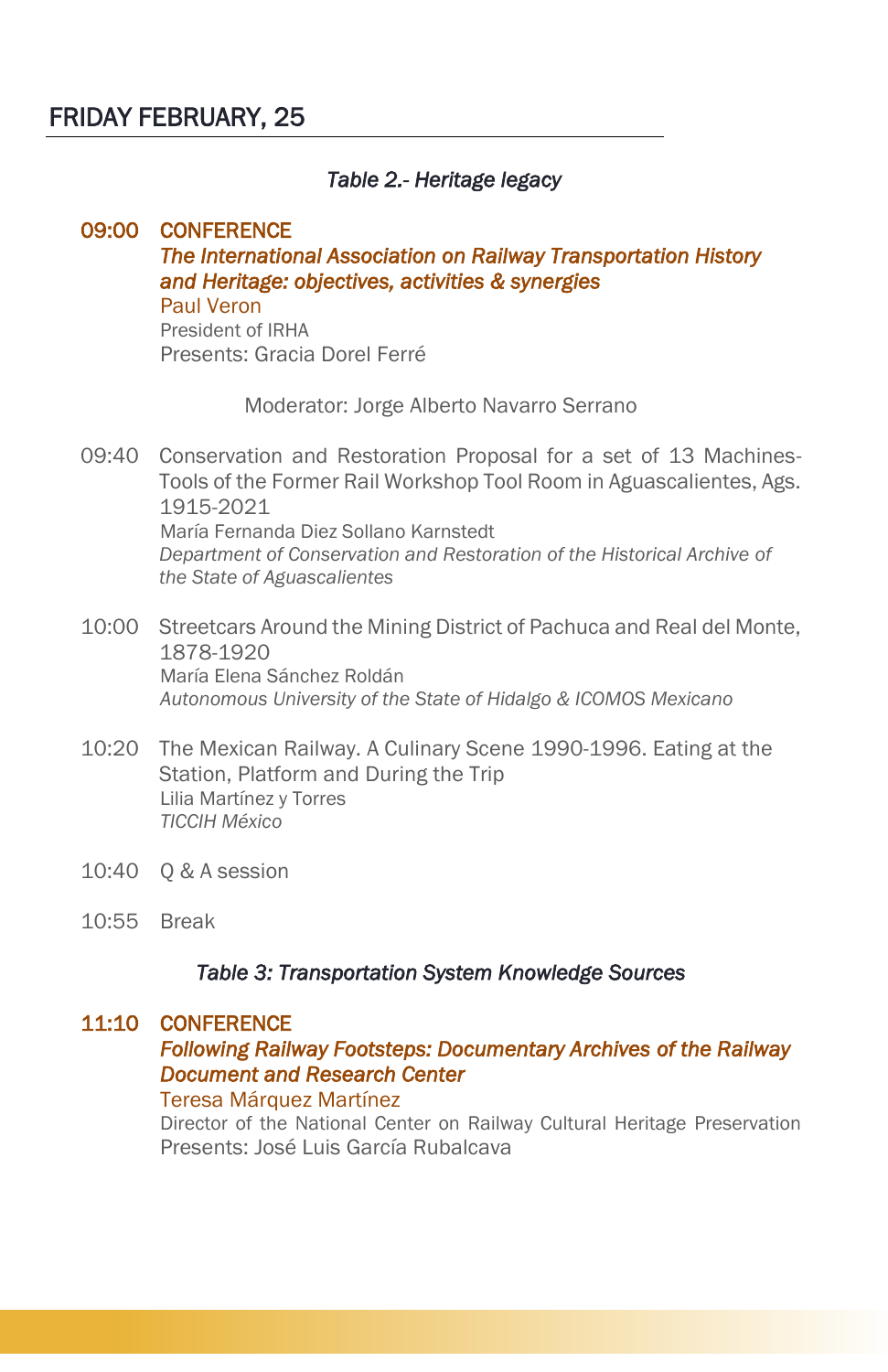#### Moderator: Mariano Torres Bautista

- 11:50 Railway Assets of the Former Railroad Workshops of Aguascalientes, Ags.: Graphic & Written Record as a Conservation Tool from Institutions Paloma Isabel Castro Jonás y María Fernanda Diez Sollano Karnstedt *Railway Museum of Aguascalientes of the Cultural Institute of Aguascalientes*
- 12:10 Industrial Plant Restoration Inside the Railway Complex, Plant 19, Early 20th Century: Project and Work Execution Criteria Nohemí Cardona Velázquez y Carlos Valdovinos Crispín *Project Area of FICOTRECE Ministry of Public Work / GC Peasa S.A. de C.V.*
- 12:30 Remediation and Revitalization of the Old Ferrocarriles Nacionales de México Workshops, Aguascalientes, Ags 2000-2021 Juan Gabriel Pérez Gallegos and Javier Llamas Viramontes *Autonomous University of Aguascalientes*
- 12:50 Q & A session
- 13:05 Break

Moderator: José Luis García Rubalcava

- 13:20 Two Laminating Workshops of the Former Aguascalientes, México Railroad Workshops: Chronicle of a Modernization that Never Happened Marlene Barba Rodríguez *Technological Institute of Monterrey, Campus Aguascalientes*
- 13:40 Qualitative Analysis of Metallic Elements Final Protection: Old Railway Workshops Restauration Project in the City of Aguascalientes, 2021 season José Guadalupe Cruz Luna, Angélica González Morado *Ministry of Public Work of the State of Aguascalientes (SOP)*
- 14:00 Laminating and Die-cutting Former Workshops of the Railway of Aguascalientes, México: Methodology Used to Study its History and Analyze its Traces, for a restoration proposal, 2021 Marlene Barba Rodríguez y Paloma Isabel Castro Jonás *Technological Institute of Monterrey, Campus Aguascalientes*
- 14:20 Q & A session
- 14:35 End of academic session / Lunch on your own